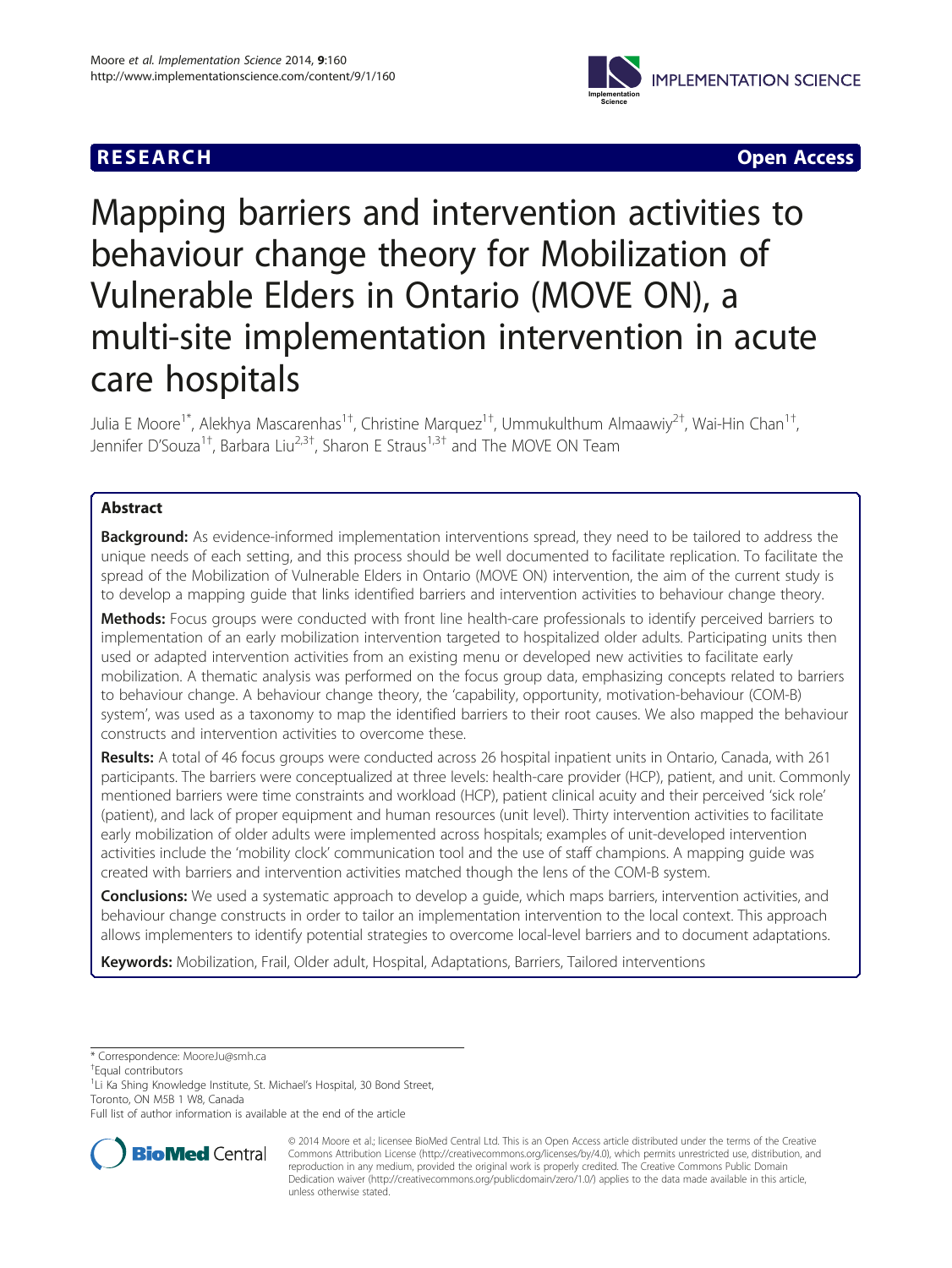#### Background

Closing the gap between research evidence and practice in health care requires consideration of many factors, including stakeholder engagement, context, determinants of research uptake, and development and evaluation of the implementation intervention. In particular, context has a key role in the success or failure of implementation interventions [\[1](#page-8-0)-[6\]](#page-8-0). Assessing context involves identifying and examining factors such as the setting and culture [[7,8\]](#page-8-0). These factors can then be taken into account when tailoring the implementation intervention [[5,9\]](#page-8-0). Some evidence suggests that tailored interventions are effective in improving professional practice [[10,11\]](#page-8-0). For example, in a hospital setting, organizational culture and the administrative philosophy may influence the working environment within care units, which may in turn affect the attitudes of front-line clinicians, thereby influencing patient outcomes. These institution-level factors must therefore be considered when tailoring (or adapting) an evidence-based intervention for implementation. Furthermore, if multiple sites are involved, the intervention must be individually adapted to the context of each site [[12\]](#page-8-0). For example, factors such as access to relevant resources (i.e. equipment, number of staff, and staff qualifications), the level of staff buy-in, and the rate of staff turnover may vary across sites, and the implementation approach must be customized accordingly for each site. Such tailoring can be arduous, given the potential for obstacles within the levels of health-care delivery (patient, health-care provider, organization, policy) at each site [\[6,13\]](#page-8-0). Further complicating this issue is research evidence demonstrating more favourable outcomes for tailored interventions that maintained their core components [\[14,15\]](#page-8-0). As such, although it is necessary to tailor interventions, it is also imperative that the intervention's main objectives remain grounded in its original evidence base.

Even when contextual factors are well understood, it can be challenging to use them in tailoring the implementation intervention. Tailoring does not always involve a systematic, evidence-based approach, and the process often goes unmonitored and undocumented [[8](#page-8-0),[16](#page-8-0)]. Various approaches for adapting interventions have been described [[8,17,18](#page-8-0)], but there is a paucity of literature on how specific adaptations can be made to address barriers and facilitators to intervention success across different contexts [\[17\]](#page-8-0). More information is needed on how to develop approaches to modify interventions, so that these processes can be validated by researchers and replicated by those implementing the interventions in other contexts.

This study illustrates the development of a systematic approach to intervention adaptation, based on the example of a multicomponent implementation intervention that was delivered across 14 hospitals in Ontario, Canada. Specifically, we describe the use of a behaviour change theory to create a reference guide for the systematic adaptation of an early mobilization intervention for elderly patients across multiple hospitals. Mobilization of Vulnerable Elders in Ontario (MOVE ON) is an evidence-informed quality improvement intervention designed to promote early mobilization and prevent functional decline in older patients admitted to hospitals [[19](#page-8-0)]. We proposed a multicomponent inter-professional strategy to promote mobilization, which was tailored to the context of each participating hospital. Implementation of this mobilization strategy was guided by the knowledgeto-action cycle [[20](#page-8-0)]. The core components of the intervention included completing a mobility assessment and mobility care plan within 24 h of admission of any patient aged 65 years or older, mobilizing patients at least three times per day, and ensuring that mobilization was scaled and progressive. Early mobilization strategies using these recommendations have demonstrated benefits on length of stay, duration of delirium, depression, and discharge to home for older patients admitted to the hospital [[21](#page-8-0)-[23](#page-8-0)]. Sites were then encouraged to tailor intervention activities to the local context, without changing these core recommendations. Through focus groups with front-line clinical staff at each hospital, we identified the barriers to implementing an early mobilization strategy. The focus groups allowed hospital unit staff members to think about appropriate intervention adaptations at their respective sites. The staff had the option of using previously developed implementation intervention activities, adapting these activities, or developing new activities in their unit. All sites were required to provide inter-professional staff education on early mobilization, either in person or online; all additional activities were optional. The intervention was evaluated using an interrupted time series design, and the primary outcome was patient mobilization. Details of the methods were presented previously [[19](#page-8-0)].

Before the MOVE ON intervention was rolled out across the province, a pilot study of the intervention called Mobilization of Vulnerable Elders in Toronto (MOVE iT)—was conducted on units in four hospitals in Toronto, Canada. This pilot study helped us to understand the context for implementation and directly informed the implementation of MOVE ON. For example, through MOVE iT, we determined that implementation coaches would be useful to help in tailoring the implementation for each hospital unit. One of the coaches' roles was to advise hospitals on how to identify barriers and facilitators and then to tailor the intervention to these contextual factors. Despite this support, there were no systematic, formally documented approaches to tailoring the intervention at each site. After MOVE ON was implemented in 14 hospitals, funding was received to expand the implementation intervention to seven more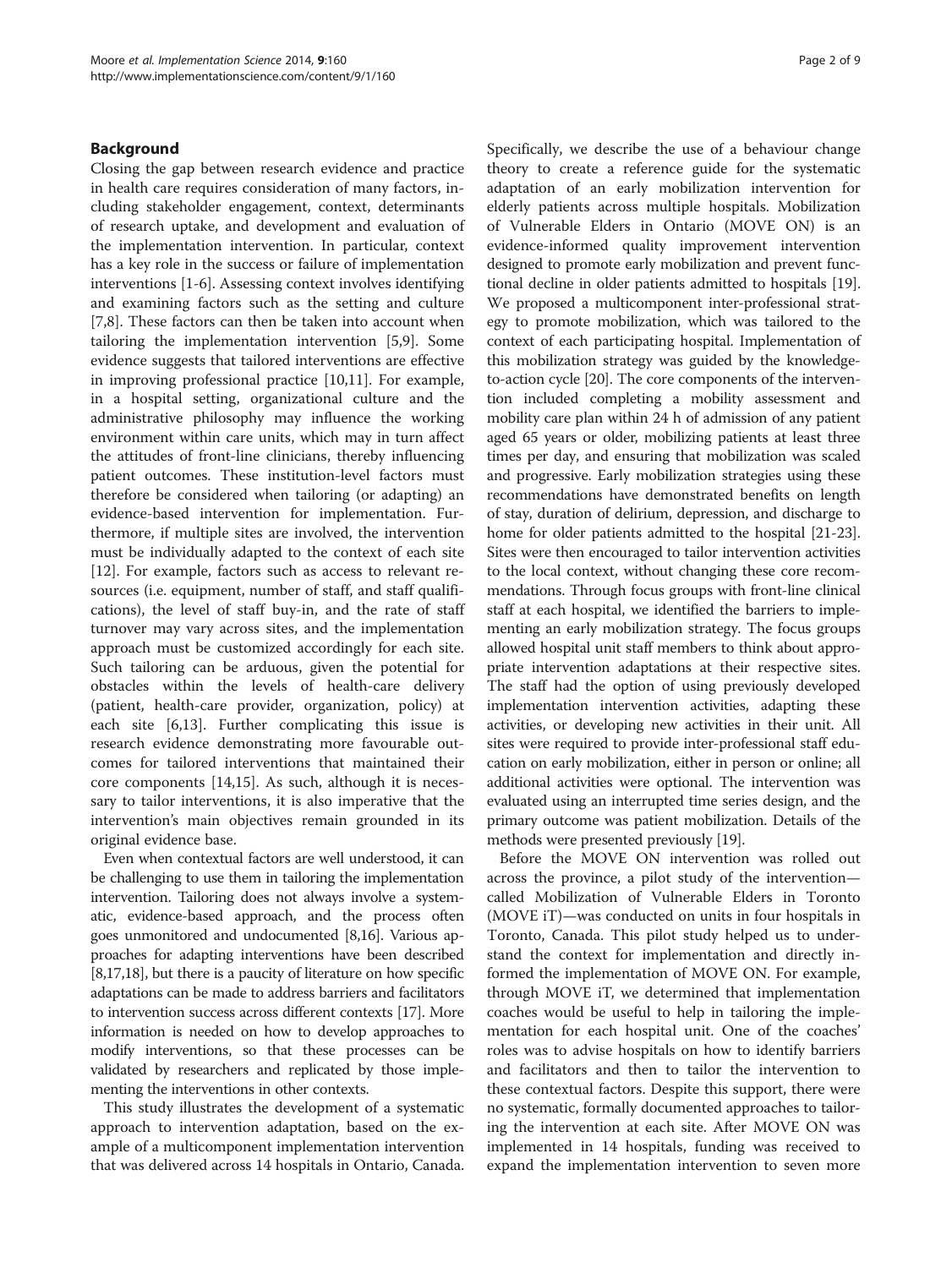sites. For the launch of the third round of this intervention—called MOVE  $ON +$ —we developed a mapping guide for decision making about adaptations, to ensure that modifications to the intervention are documented and that they are informed by evidence-based behaviour change theories. The aim of the current study is to develop a mapping guide that maps identified barriers and intervention activities to behaviour change theory; the purpose of the mapping guide is to aid sites in selecting intervention activities that appropriately address contextspecific barriers. To develop the guide, we used the 'capability, opportunity, motivation-behaviour (COM-B) system' of Michie and colleagues for understanding behaviour change, which is inspired by the findings from a consensus meeting of behavioural theorists and consideration of several theories. This system contains three main factors: capability, opportunity, and motivation [[24](#page-8-0)]. Capability is defined as the individual's psychological and physical capacity to perform particular behaviours or activities, including having the relevant knowledge and skills. Opportunity refers to factors external to the individual, such as the social milieu or physical environment, which allow or prevent a behaviour. Motivation refers to brain processes that energize and direct behaviour, such as habitual responses, emotional responses, and analytical decision making. These brain processes may be reflective, such as making plans or performing evaluations, or they may be automatic, involving emotions and impulses. To influence behaviour, an intervention activity might target one or more factors within this system. Therefore, when designing or adapting an intervention, it is important to consider which factors need to be changed to achieve the desired behavioural outcome. The mapping guide created during this project stimulates implementers to think about barriers to behaviour change in light of the complex processes within the COM-B system and to choose intervention activities that will target one or more of these factors.

### Methods

## Phase 1: create menu of suggested intervention activities based on MOVE iT data

Before the implementation of MOVE ON, the coaches in collaboration with knowledge translation experts in the central MOVE ON Team—created a list ('menu') of suggested intervention activities to address specific barriers to the three recommendations identified during focus groups in the MOVE iT pilot study. For example, at the level of health-care providers, the greatest perceived barrier was insufficient time to devote to mobilization amidst a heavy workload and competing priorities. Teamwork and cooperation among health-care providers were cited as potential facilitators to overcome this barrier. To address this challenge and leverage recommended facilitators, one of the suggested intervention

activities from coaches was to implement 'huddles', quick, stand-up, interdisciplinary team meetings held at nursing stations, with the aim of quickly reviewing progress and sharing successes or strategizing about immediate challenges. Hospitals were encouraged to use the 'menu' of suggested intervention activities as is, to adapt them to the local context or to create new intervention activities designed to target barriers identified in the focus groups described below (Phase 2).

## Phase 2: conduct MOVE ON focus groups to identify unique barriers to behaviour change

Front-line clinicians from each hospital site were invited to participate in focus group sessions, prior to implementing the MOVE ON intervention, through email invitations, posters on the unit, and one-on-one communication from unit managers. Eligible participants included nurses, nurse practitioners, occupational therapists, physiotherapists, physicians, managers, other allied health-care staff, and other unit staff such as personal support workers and ward clerks. The focus groups, which were conducted at each of the hospitals, were moderated by each site's education coordinator and/or a research coordinator. Training and coaching in focus group methodology was provided to personnel at each site as needed. A semi-structured focus group protocol (see Additional file [1](#page-7-0))—developed by the central MOVE ON Team—was used to assess clinicians' knowledge about mobilization, the factors they perceived as facilitators and barriers to mobilization, and their capability and readiness to implement an early mobilization strategy. Facilitators probed participants to consider the underlying factors related to suggested barriers. Participants were then presented with the three recommendations of MOVE ON and asked to propose strategies and suggestions for how such an initiative could be implemented and sustained within the local context.

Focus groups were audio recorded and transcribed verbatim. The transcripts were analyzed by two qualitative analysts working with the central MOVE ON Team. The analysts used a thematic analysis approach [\[25](#page-8-0)], first familiarizing themselves with the data to develop initial coding categories and then refining the categories into subcategories to form patterns and themes that were ultimately used to develop a thematic framework. All transcripts were independently coded by two research associates using NVivo 10 software (QSR International, Cambridge, MA). Each site was given a report with the aggregated qualitative findings from all of the MOVE ON focus groups.

# Phase 3: collect data on adaptations after implementation of MOVE ON

Each hospital was given an intervention activity tracking sheet and asked to record all of the activities introduced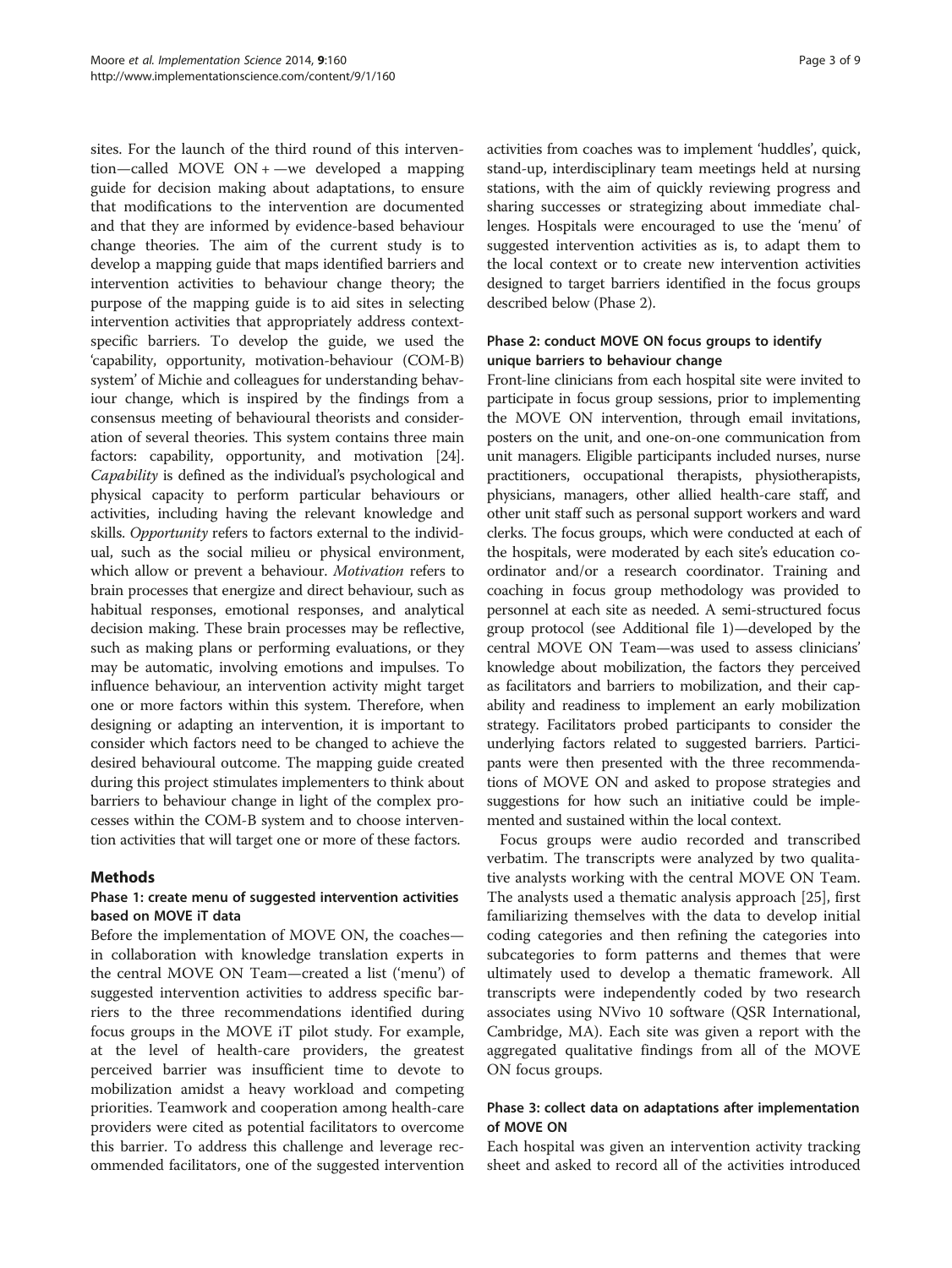<span id="page-3-0"></span>to their units, including those chosen from the intervention 'menu' and those developed on site. These sheets were collated by the central MOVE ON Team. Hospitals were also asked to provide descriptions of all activities, roles, the number of staff attended, and when they occurred.

## Phase 4: map barriers and intervention activities to the COM-B system

Using data from the focus groups and the list of tailored intervention activities implemented at each hospital, the COM-B system was used as a taxonomy to classify barriers to behaviour change (as identified during the focus groups) and to classify the hospitals' intervention activities.

More specifically, two reviewers from the central MOVE ON Team independently classified each barrier under relevant categories of the COM-B (capability, motivation, or opportunity), applying more than one category if

appropriate. The same exercise was conducted separately for the list of intervention activities. Inter-rater reliability (i.e. the degree of agreement between the two reviewers) was compared by calculating percent agreement, and any discrepancies were reconciled through discussion. The results were compiled and sent to the central MOVE ON Team for review and feedback.

# Phase 5: develop a mapping guide for MOVE ON + adaptations

The results of Phases 1 through 4 were used to enhance the implementation of interventions, in preparation for the MOVE ON + stage of the project. Specifically, after the central MOVE ON Team had approved the classifications of barriers and intervention activities, COM-B categories were used to match barriers to corresponding intervention activities in the same category.

| Intervention type                                 | <b>Activity</b>                                                                                | Description                                                                                                                                                                                                                        |
|---------------------------------------------------|------------------------------------------------------------------------------------------------|------------------------------------------------------------------------------------------------------------------------------------------------------------------------------------------------------------------------------------|
| Educational meetings<br>(in person or electronic) | Inter-professional staff education module <sup>a</sup>                                         | Classroom-based module to help prepare staff for a change in<br>clinical practice related to mobilization by facilitating discussion<br>and acknowledging potential challenges and barriers in a group setting                     |
|                                                   | MOVE iT/MOVE ON mobilization of vulnerable<br>elders in Ontario electronic module <sup>a</sup> | Electronic module used to quickly reach a large number of staff,<br>with content similar to that of the classroom-based module                                                                                                     |
|                                                   | MOVE ON senior-friendly hospital module <sup>a</sup>                                           | Electronic module for inter-professional hospital staff to review the<br>risks of hospitalization for older adults, reflect on the effects of ageism<br>and stereotyping of older adults, and review the needs of older adults     |
|                                                   | Clinical coaching                                                                              | Education coordinators provided bedside coaching with staff to walk<br>through potential ways to mobilize patients in different scenarios                                                                                          |
| One-on-one staff<br>coaching tools                | Review of ABC educational tool                                                                 | One-on-one staff coaching tool <sup>b</sup> to review the standard of care for<br>mobility                                                                                                                                         |
|                                                   | Documentation practices                                                                        | One-on-one staff coaching tool <sup>b</sup> to encourage proper documentation<br>of patients' mobility status                                                                                                                      |
|                                                   | Transfer techniques and ergonomics education<br>sessions                                       | One-on-one staff coaching tool <sup>b</sup> presenting techniques such as 'roll',<br>'lie to sit', and 'sit to stand'                                                                                                              |
|                                                   | Natural opportunities                                                                          | One-on-one staff coaching tool <sup>a</sup> to encourage creative ways to<br>incorporate mobility into everyday practice                                                                                                           |
| Distribution of printed<br>educational materials  | Mobility algorithm                                                                             | Tool to help staff assess each patient's mobility status and to aid in<br>communicating patients' mobility status through the use of (ABC)<br>letters to identify mobility level                                                   |
|                                                   | Hazards of immobility poster                                                                   | Educational poster for hospital staff                                                                                                                                                                                              |
|                                                   | Benefits of getting out of bed while in hospital<br>poster                                     | Educational poster for patients/family members                                                                                                                                                                                     |
|                                                   | Keep moving pamphlet                                                                           | Educational pamphlet for patients/family members                                                                                                                                                                                   |
| Reminders                                         | Commercial breaks                                                                              | One-minute musical interludes during multidisciplinary or bullet<br>rounds with messages to encourage mobilization                                                                                                                 |
| Communication and case Huddles<br>discussion      |                                                                                                | Quick stand-up staff meetings to discuss progress of intervention<br>and share successes and challenges                                                                                                                            |
| Educational exhibits                              | MOVE ON fair                                                                                   | Series of eight stations set up in a common area on at least two<br>separate days, where staff members can learn about MOVE ON,<br>documentation practices, myths about mobilization, and other<br>relevant aspects of the project |

#### Table 1 Menu of suggested interventions

<sup>a</sup>Although staff education was mandatory, the mode of education was at the discretion of each site.

<sub>.</sub><br>BKnowledge-to-practice coaching is delivered at the point of care. It can be used to engage staff on an individual basis to support mobility coaching by the bedside and relates knowledge and skills directly to patients that the staff member is caring for that day.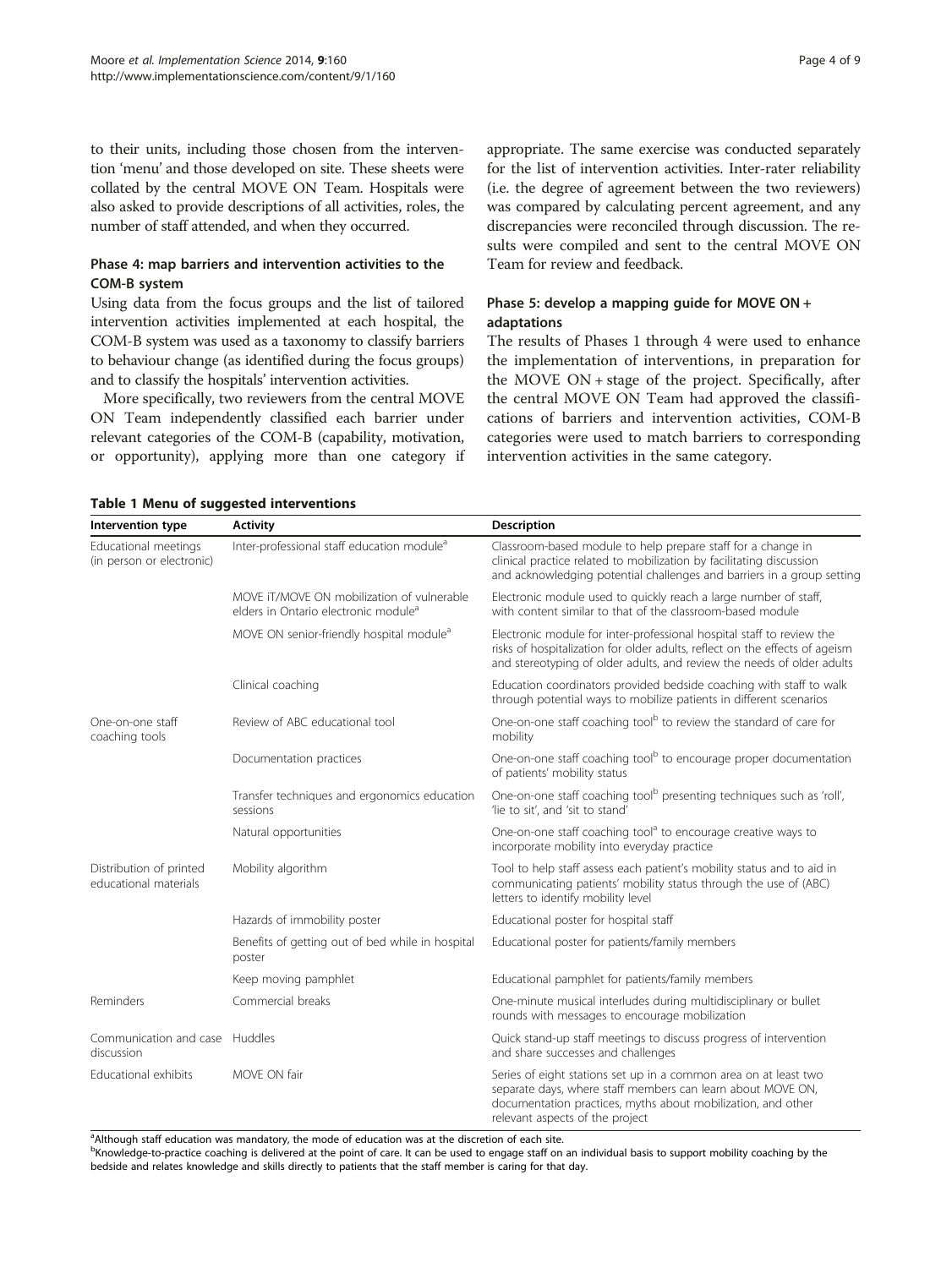#### Results

#### Phase 1: menu of suggested intervention activities based on MOVE iT data

A menu of 14 suggested intervention activities (Table [1](#page-3-0)) was provided to all participating hospitals. The hospitals used many of these interventions (as described below) and also created their own.

#### Phase 2: barriers to behaviour change identified by focus groups

All 14 hospitals conducted on-site focus groups with their staff. Participating staff members included nurses, nurse practitioners, occupational therapists, physiotherapists, physicians, managers, various allied health staff, and other unit staff such as personal support workers and ward clerks. The number of participating units per hospital ranged from 1 to 4. Up to 12 focus groups were conducted at each hospital, with the total number of participants per hospital ranging from 5 to 81 (Table 2).

The barriers to behaviour change identified during the focus groups can be conceptualized at three different levels: the health-care provider, the patient, and the hospital unit (see Additional file [2](#page-7-0) for an overview of the results). To understand the root causes of barriers, during the coding phase, analysts coded barriers into larger themes to understand the commonalities across sites.

There were several barriers identified at the health-care provider level, such as lack of knowledge about the benefits and importance of early mobilization, attitudes and beliefs about mobilization, a perceived lack of skills to implement the MOVE ON intervention, and fear of injuring the patient. However, time constraints and heavy workload were the most commonly mentioned barriers by health-care providers, who perceived that these factors

|   | Hospital Number of<br>participating patient<br>care units $(n = 26)$ | Number of<br>focus groups<br>$(n = 46)$ | Total number of<br>participants<br>$(n = 261)$ |
|---|----------------------------------------------------------------------|-----------------------------------------|------------------------------------------------|
| A | 2                                                                    | 2                                       | 22                                             |
| B | 3                                                                    | 3                                       | 8                                              |
| C | 3                                                                    | 4                                       | 22                                             |
| D | 1                                                                    | 1                                       | 9                                              |
| E | 3                                                                    | 2                                       | 13                                             |
| F | $\mathfrak{D}$                                                       | 1                                       | 5                                              |
| G | $\overline{2}$                                                       | $\mathfrak{D}$                          | 11                                             |
| H | $\overline{2}$                                                       | 4                                       | 22                                             |
|   | $\overline{2}$                                                       | 3                                       | 24                                             |
|   | $\overline{2}$                                                       | 3                                       | 15                                             |
| Κ | $\mathfrak{D}$                                                       | 12                                      | 81                                             |
|   | $\overline{2}$                                                       | 2                                       | 13                                             |
| M | 2                                                                    | 2                                       | 7                                              |
|   |                                                                      |                                         |                                                |

would prevent them from spending the time needed to mobilize patients. Others expressed resistance towards implementing the intervention because they did not perceive mobility as their responsibility and felt it would add to their already heavy workload. In addition, several health-care provider participants mentioned lack of clarity about staff roles and responsibilities as a barrier to implementing an early mobilization strategy. Many staff members indicated that they usually have no knowledge about the patients' baseline mobility status and as such are hesitant to initiate any mobility activities.

At the patient level, participants mentioned barriers such as attitudes and beliefs about mobilization on the part of both patients and their families. Many clinicians described patients portraying a 'sick role', with the accompanying misconception that while they are in the hospital it was safer for them to stay in bed. Focus group participants perceived this belief as also being held by families and caregivers, often contrary to the advice of health-care providers. Other barriers participants faced while assisting patients to mobilize included patients' physical and cognitive status and lack of personal mobility aids present during hospital stay.

Lack of resources was one of the most commonly mentioned barriers to implementing the MOVE ON interventions identified at the level of the participating hospital unit. In particular, some hospital units lacked relevant mobility equipment, space for mobility exercises, or a consistent system to document and monitor mobility. In addition, many units recognized the need for more support staff to encourage mobilization on weekends, such as personal care assistants, physiotherapy assistants, and allied health professionals. Other unit barriers, unrelated to resource issues, included competing quality improvement initiatives and other priorities, as well as lack of accountability for mobility among unit staff.

Phase 3: adaptations during implementation of MOVE ON Participating hospitals implemented various combinations of the 14 intervention activities (Table [1](#page-3-0)) in their units. As required, all sites implemented education-based activities such as classroom and electronic modules across the unit. Additional tailored activities developed by the participating units included documentationrelated activities, appointment of mobility champions, and distribution of promotional materials and reminders for staff. One example of a documentation activity was the 'mobility clock' , a visual tool in the form of a paper clock on which the arms were positioned to indicate the patient's mobility status. The mobility clock was posted above each patient's bed and used as a mechanism for communication among staff members, patients, and their families. The arms could be adjusted by staff according to the patient's mobility progress. The use of promotional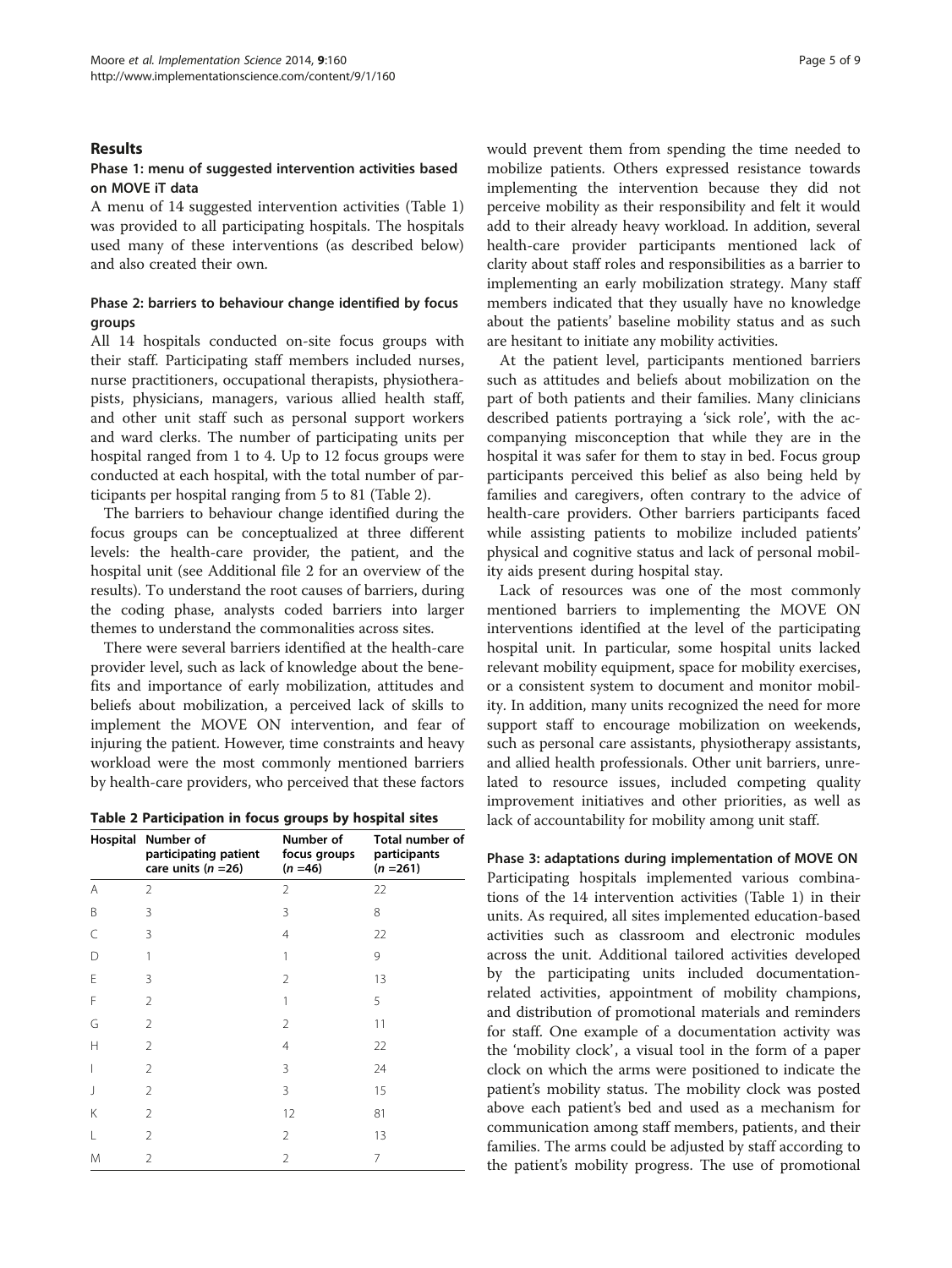materials, including newsletter items, was an activity selected to increase awareness of the MOVE ON intervention. The list of additional intervention activities and their descriptions are provided in Additional file [3.](#page-7-0)

### Phase 4: barriers and intervention activities mapped to the COM-B system

There was excellent agreement between the reviewers (AM and JEM) who independently categorized the barriers and intervention activities (using the COM-B framework (88% agreement for both barriers and facilitators). The only discrepancies occurred in cases where an item was classified into two or more COM-B categories. In these cases, the two reviewers agreed for at least one category but differed on the second category. For example, both reviewers classified documentation-related activities, such as the mobility clock and the whiteboard, as 'opportunities', because these tools create a physical opportunity to perform a specific behaviour (i.e. documenting the patient's mobility status). Whereas one of the reviewers also initially classified these activities under 'motivation', the second reviewer did not. Five such discrepancies were reconciled through discussion, and the results (Additional file [4\)](#page-7-0) were discussed by the central MOVE ON Team.

#### Phase 5: mapping guide for MOVE ON + adaptations

The results of the mapping exercise in Phase 4 were used to develop a mapping guide, a quick reference for identifying appropriate strategies to meet identified barriers (Table [3\)](#page-6-0). Within the guide, each barrier is listed under one or more of the COM-B categories. For example, 'existing climate/culture of unit' is listed under both 'opportunity' and 'motivation' because the social environment within a hospital unit can dictate whether there are opportunities for teamwork or support from management and also whether staff will have the motivation to participate in an early mobilization strategy. To target this barrier, intervention activities that increase staff collaboration and incorporate mobilization as part of the unit's cultural milieu can be considered. Huddles are an example of an activity that creates the opportunity for staff to communicate and support each other in carrying out the intervention. Mobility champions can provide role modelling for staff and can motivate staff to get involved in safe and effective mobilization of patients.

The central MOVE ON Team will use the guide (Table [3\)](#page-6-0) to facilitate the MOVE ON + project, an expansion of MOVE ON. During the MOVE ON + focus group sessions, each site will participate in a barrier ranking exercise (rather than simply listing perceived barriers and facilitators). The information collected will be used to generate a tailored list of intervention activities and suggested adaptations for each specific site according to their prioritized barriers and facilitators.

#### **Discussion**

The current project used behaviour change theory in conjunction with a real-world implementation intervention to develop a systematic method for adapting intervention activities. Through focus groups with 261 front-line clinicians across 14 hospitals, we identified barriers to behaviour change at three levels: health-care providers, patients, and hospital units. We then documented all implementation activities that were delivered across sites. The barriers and implementation activities were mapped onto the COM-B behaviour change theory with a high level of agreement between raters (88%). Results of the mapping exercise were used to create a mapping guide to assist future sites in selecting intervention activities that appropriately target the underlying behaviour change construct of identified barriers.

Based on the focus group findings, time constraints and heavy workloads were perceived as significant barriers preventing health-care providers from mobilizing their patients. Focus group participants also felt that patients' perceptions of mobilization and the desire to remain sedentary while sick (termed 'the sick role') were common patient-level barriers to mobilization, and many participants described struggling with a lack of proper equipment and human resources needed to implement the actionable recommendations of the intervention. Previous studies have described similar barriers to implementation of interventions involving care of elderly patients [\[26,27](#page-8-0)] and various health-care providers, such as nurses and physicians [[28-32](#page-8-0)]. The identification and listing of barriers is not a novel undertaking on its own; however, the analysis of these barriers across multiple settings that implemented an early mobilization strategy and using them to develop an implementation guide is unique and has the potential to impact implementation practices across multiple health outcomes.

Interventions are more likely to influence change if they are tailored to target the factors underlying barriers to behaviour change [\[33\]](#page-8-0). For example, the staff from the majority of MOVE ON sites stated that health-care providers' attitudes and beliefs about mobilization, and resistance to implementing interventions were significant barriers to implementation of the MOVE ON intervention. However, before an intervention activity is selected or modified to address these barriers, it is important to consider the root of the barrier. For this study, understanding root causes was done on two levels: during focus groups and during qualitative coding. Through focus group discussions, participants were asked to provide feedback on their initial thoughts about barriers; facilitators then probed participants to consider the underlying factors related to each barrier. During data analysis, these barriers were coded into larger themes (e.g. 'time constraints' were coded as a resource issue) to understand the common threads across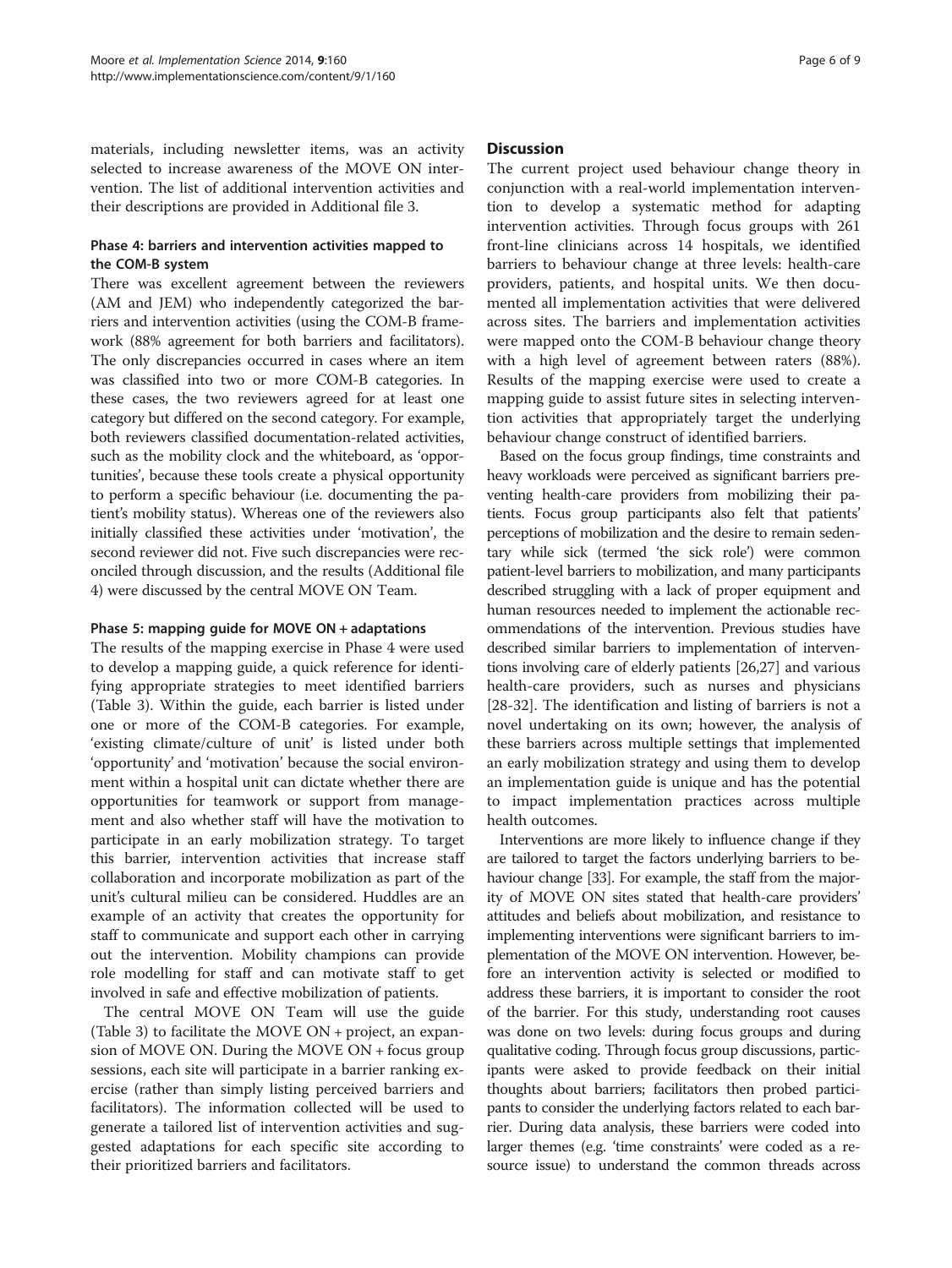<span id="page-6-0"></span>Table 3 Reference guide for mapping barriers with appropriate intervention activities

|            | <b>Barriers</b>                                                                           | Intervention activities                                |
|------------|-------------------------------------------------------------------------------------------|--------------------------------------------------------|
| Capability | • Attitudes and beliefs about<br>mobilization                                             | • Classroom education                                  |
|            | • Lack of knowledge about the<br>importance of mobilization                               | • Follow-up education<br>(e.g. one-on-one<br>coaching) |
|            | • Perceived lack of skills to<br>implement intervention                                   | • Staff and patient<br>posters                         |
|            | • Fear of injuring patient                                                                | • Patient pamphlets/<br>handouts                       |
|            | • Little to no knowledge of<br>patient's baseline or current<br>mobility status           | • Display                                              |
|            | · Patient/family beliefs about<br>mobilization                                            | • Promotions                                           |
|            |                                                                                           | • Seniors' fair (contest)                              |
|            |                                                                                           | • Volunteer activities                                 |
|            | Opportunity $\cdot$ Time constraints and heavy<br>workload                                | • Leadership activities                                |
|            | • Lack of clarity regarding roles<br>and responsibilities                                 | • Huddles                                              |
|            | • Lack of standard mobility<br>documentation processes                                    | • Staff meeting/rounds                                 |
|            | • Presence of other priorities and<br>initiatives on the unit                             | • Promotions                                           |
|            | · Existing climate/culture of unit                                                        | $\cdot$ Reminders                                      |
|            | • Lack of communication<br>between health-care providers<br>regarding patient's care plan | • Mobility champions                                   |
|            | • Patient lack of personal mobility<br>aids                                               | • Volunteer activities                                 |
|            | • Lack of resources                                                                       | • Documentation                                        |
|            | • Lack of accountability                                                                  | • Equipment                                            |
|            | • Patient's acuity                                                                        |                                                        |
| Motivation | • Attitudes and beliefs about<br>mobilization                                             | • Reminders                                            |
|            | • Resistance to implement<br>intervention                                                 | • Follow-up education<br>(i.e. one-on-one<br>coaching) |
|            | • Lack of clarity regarding roles<br>and responsibilities                                 | • Mobility champions                                   |
|            | · Existing climate/culture of unit                                                        | • Audits                                               |
|            | • Lack of accountability                                                                  | • Documentation                                        |
|            | • Patient/family beliefs about<br>mobilization                                            | • Leadership activities                                |
|            | • Patient lack of motivation                                                              | • Patient social<br>activities                         |
|            |                                                                                           | • Volunteer activities                                 |

sites. In the current example, was it a lack of awareness or just an indifference that is influencing health-care providers' attitudes and beliefs about mobilization? Similarly, resistance to implementation may be related

to a lack of information and skills or a personal apathy towards patient mobilization. In order to make changes in clinical practice, strategies to address barriers must consider underlying causes and must be multi-faceted as well as evidence-based [\[13](#page-8-0)]. To address the factors described above, intervention activities are needed that will motivate staff to become involved in the MOVE ON intervention and to mobilize their patients. One example of such an intervention activity is the use of 'mobility champions', staff members who act as role models or mentors, encouraging, carrying out, and facilitating the safe and effective mobilization of patients. They demonstrate exemplary willingness, understanding, and determination in helping to reduce patient inactivity and promote staff involvement in routine mobilization of patients. A systematic review of the diffusion of innovations in service organizations has shown that individuals are more likely to adopt an intervention if key individuals in their social networks are willing to support the initiative [\[34-36](#page-8-0)]. Another intervention activity targeting the motivation of health-care providers is the use of leadership initiatives. At some MOVE ON sites, management has incorporated mobility measures into managerial leadership evaluation measurement goals or decision support bi-annual surveys. There is literature that confirms that if leadership demonstrates strong support for an intervention and its messages, they are more likely to enhance the implementation process [[34,37-39\]](#page-8-0).

The main advantage of the mapping guide presented here is that it provides a schema through which implementers can easily identify potential strategies to overcome barriers to implementation at the local level. This is particularly useful when an intervention is being spread and scaled up across multiple units and hospitals. A second advantage of a systematic approach to intervention adaptations is that decisions about adaptations can be documented and included in future analyses when outcomes of the intervention are being evaluated. The current implementation literature lacks information about the effects of specific adaptations on program outcomes [\[16\]](#page-8-0). This lack of information has played a role in an ongoing debate about the importance of fidelity to the original design of an intervention versus the importance of adapting interventions to the local context [\[14,40\]](#page-8-0). In the next phase of our initiative, participating sites will use the results from Table 3 to map the interventions to facilitate early mobilization of older adults. Given the scarce resources, competing demands, and a large number of barriers, prioritization of barriers and intervention activities is critical to effectively implement intervention. For the MOVE ON + intervention, focus group participants will be asked to rank barriers in order to prioritize intervention activities. Since we have developed a large pool of barriers, they will be asked to select the most significant barriers. Once barriers have been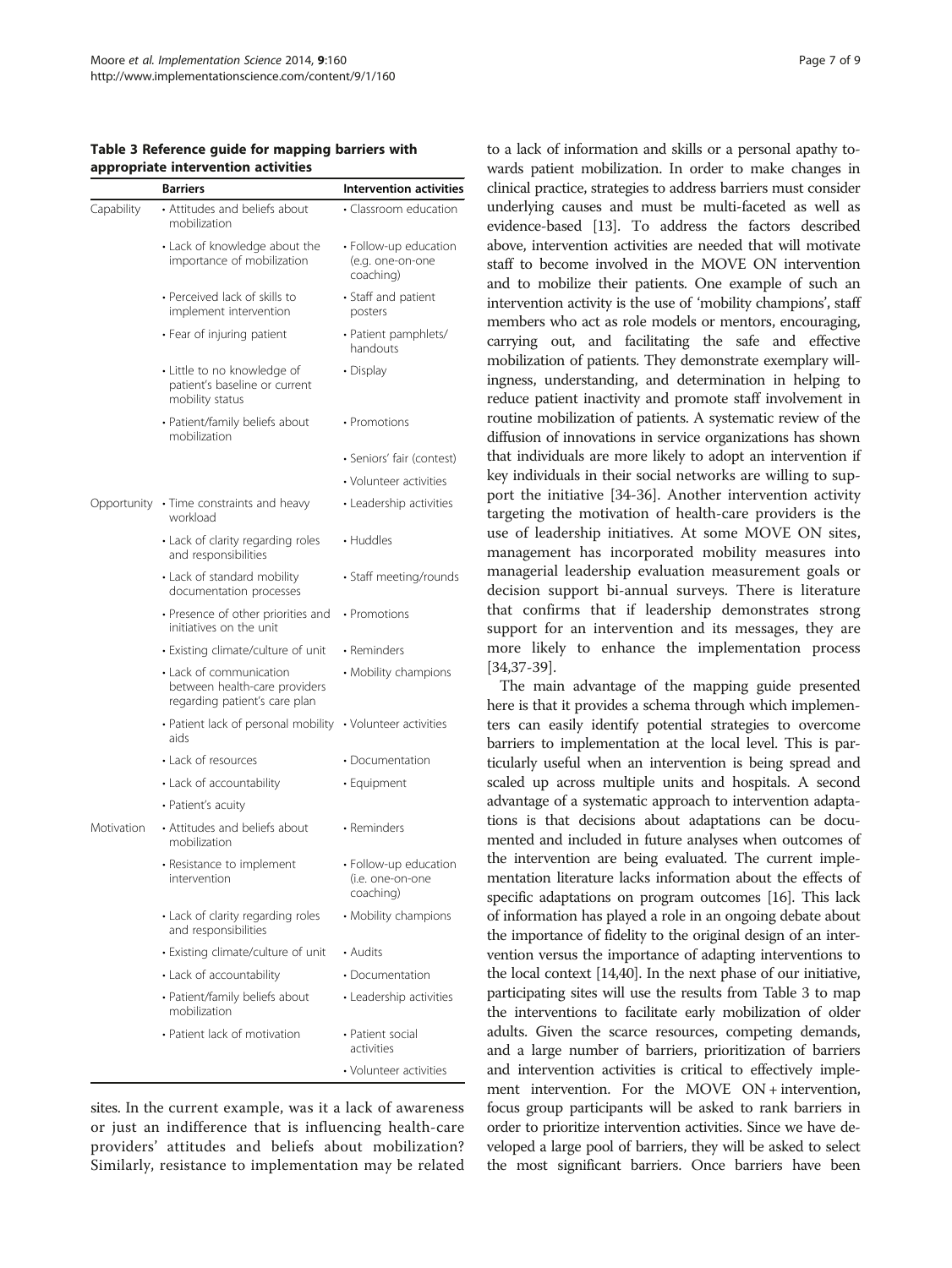<span id="page-7-0"></span>prioritized, they will use the mapping guide to select appropriate intervention activities.

Some limitations to the approach described in this study should be noted. First, the perspective of elderly patients and their families was not included. These groups are important stakeholders in the implementation of MOVE ON, and there may have been additional information on barriers which was not taken into account; therefore, the barriers included in the mapping guide are only from the healthcare provider perspective. However, surveys were conducted post implementation of MOVE ON but no new themes on barriers were revealed. Second, although there were a range of inter-professional staff involved in the focus groups overall, recruitment was challenging, and some focus groups contained only one type of health professional (i.e. six nurses in one focus group, five physiotherapists, etc.). It may have been beneficial to have the perspectives of more allied health staff such as physiotherapy assistants, dietitians, and social workers. Third, the nature of focus group data is that it contains the self-reported perceptions of barriers to implementation. In order to gather additional context for implementation at each unit, it may have been useful to have collected observational data, collected by an external MOVE ON Team member, on barriers to implementation as well as on intervention adaptations. All the data collected for the development of this guide was selfreported by hospital unit staff. Fourth, our approach is for the implementation of an intervention within a hospital setting. It is possible that the mapping guide does not include certain other previously reported barriers that are common in other health-care settings, such as walk-in clinics, community health centres, long-term care centres, or family health teams. Those wishing to use a similar systematic approach to adaptations would need to first perform a literature scan for additional barriers associated within other health-care settings.

### Conclusions

A systematic guide for adapting an intervention in multiple sites was developed and will be used for further spread of an early mobilization intervention for older adults admitted to hospital. This mapping guide allows implementers to identify potential implementation strategies that will overcome local barriers, thereby enhancing implementation.

# Additional files

[Additional file 1:](http://www.implementationscience.com/content/supplementary/s13012-014-0160-6-s1.docx) Focus group protocol. A semi-structured focus group protocol—developed by the central MOVE ON Team—which was used to assess clinicians' knowledge about mobilization, the factors they perceived as facilitators and barriers to mobilization, and their capability and readiness to implement an early mobilization strategy.

[Additional file 2:](http://www.implementationscience.com/content/supplementary/s13012-014-0160-6-s2.docx) Barriers to implementation. An overview of barriers to implementation identified during the focus groups which are conceptualized at three different levels: the health-care provider, the patient, and the hospital unit.

[Additional file 3:](http://www.implementationscience.com/content/supplementary/s13012-014-0160-6-s3.docx) Intervention activities and adaptations. A list of intervention activities and adaptations described by hospital units.

[Additional file 4:](http://www.implementationscience.com/content/supplementary/s13012-014-0160-6-s4.docx) Final results of mapping exercises. Barriers and intervention activities mapped to the COM-B system.

#### Abbreviations

COM-B framework: Capability, opportunity, motivation-behaviour framework; HCP: Health-care provider; MOVE ON: Mobilization of Vulnerable Elders in Ontario; MOVE iT: Mobilization of Vulnerable Elders in Toronto.

#### Competing interests

SES is an associate editor of Implementation Science but was not involved with any decisions regarding this manuscript. The other authors have no competing interests.

#### Authors' contributions

BL and SES conceived the study. JEM and AM wrote the first draft of the paper, with all authors commenting on it and subsequent drafts. BL, UA, JEM, W-HC, and SES made substantial contributions to the conception, design, and project management. UA, JEM, and W-HC provided coaching to all participating sites. CM was the primary qualitative analyst for the focus group data. JD compiled and organized the intervention activities. All authors read and approved the final manuscript.

#### Acknowledgements

The funding for this project has been received from the Council of Academic Hospitals of Ontario's (CAHO) Adopting Research to Improve Care (ARTIC) Program, the AFP Innovation Funds from the Ontario Ministry of Health and Long-Term Care, and the Department of Medicine at the University of Toronto. In-kind funding has been provided by the Regional Geriatric Program of Toronto, the Knowledge Translation Program of the Li Ka Shing Knowledge Institute of St. Michael's, and the following hospitals: Baycrest Health Sciences, Hamilton Health Sciences, Health Sciences North, Kingston General Hospital, London Health Sciences Centre, Montfort Hospital, Mount Sinai Hospital, North York General Hospital, The Ottawa Hospital, St. Joseph's Healthcare Hamilton, Thunder Bay Regional Health Sciences Centre, and University Health Network. SES is funded by a Tier 1 Canada Research Chair in Knowledge Translation. We would like to thank the members of the MOVE ON Team: Baycrest Health Sciences: Sylvia Davidson, Terumi Izukawa, and Shelly-Ann Rampersad; Hamilton Health Sciences: Sharon Marr, Anne Pizzacalla, and Sigrid Vinson; Health Sciences North: Andrea Lee, Christine Paquette, Debbie Szymanski, and Padma Paranum; Kingston General Hospital: Richard Jewitt, Rachael Morkem, Johanna Murphy, and Terry Richmond; London Health Sciences Centre: Trish Fitzpatrick, Karilyn Lamers, Alexander Nicodemo, and Mary-Margaret Taabazuing; Hôpital Montfort: Caroline Borris, Emily Escaravage, John Joanisse, Philippe Marleau, and Carolyn Welch; Mount Sinai Hospital: Natasha Bhesania, Selma Chaudhry, Rebecca Ramsden, Samir Sinha, and Tracy Smith-Carrier; North York General Hospital: Krysta Andrews, Gabriel Chan, Norma McCormick, Maria Monteiro, and Kam Tong Yeung; The Ottawa Hospital: Frederic Beauchemin, Jan-Michael Charles, Lara Khoury, Barbara Power, and Vicki Thomson; St. Joseph's Healthcare Hamilton: Vincent G. DePaul, Diana Hatzoglou, Miranda Prince, Susan Ritchie, Kelly Turner, and Bashir Versi; St. Michael's Hospital: Wai-Hin Chan, Rami Garg, Christy Johnson, Dorothy Knights, Christine Marquez, Julia E. Moore, Kasha Pyka, Lee Ringer, Sharon E. Straus, Judy Tran, and Maria Zorzitto; Sunnybrook Health Sciences Centre: Ummukulthum Almaawiy, Deborah Brown-Farrell, Shima Deljoomanesh, Jocelyn Denomme, Barbara Liu, and Beth O'Leary; Thunder Bay Regional Health Sciences Centre: Hanan ElSherif, Jennifer Hawley, and Terry Robertshaw; and University Health Network: Dunia Hamou, Mary Kay McCarthy, Andrew Milroy, Alistair Scott, and Anne Vandeursen.

#### Author details

<sup>1</sup>Li Ka Shing Knowledge Institute, St. Michael's Hospital, 30 Bond Street, Toronto, ON M5B 1 W8, Canada. <sup>2</sup> Regional Geriatric Program of Toronto, Sunnybrook Health Sciences Centre, 2075 Bayview Avenue, Toronto, ON M4N 3 M5, Canada. <sup>3</sup>Department of Medicine, Faculty of Medicine, University